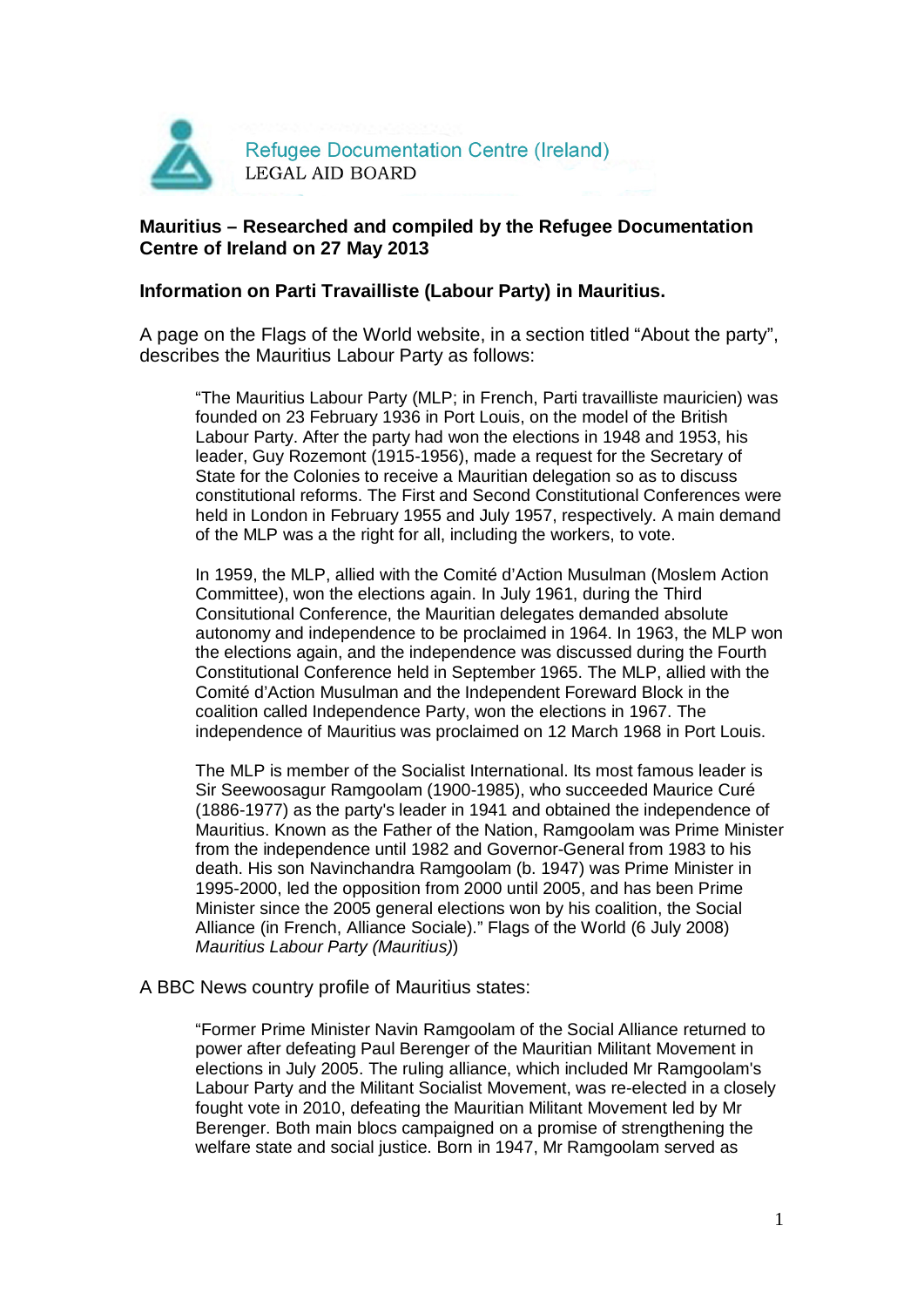prime minister between 1995 and 2000. He is a doctor and lawyer." (BBC News (2 April 2013) Mauritius profile)

A Reuters report on the 2010 elections states:

"The ruling Labour Party won a parliamentary election in the Indian Ocean island of Mauritius when the opposition leader accepted defeat on Thursday. Government supporters took to the streets waving flags and honking car horns after opposition leader Paul Berenger conceded to an alliance led by the Labour Party headed by Prime Minister Navinchandra Ramgoolam. The Labour Party has been in power since 2005." (Reuters (6 May 2010) Mauritius ruling party wins landslide election)

See also Global Insight report which states:

"An official declaration is still outstanding, but Prime Minister Navin Ramgoolam's Labour Party looks to have swept to victory in the Mauritian legislative poll. Prime Minister Navin Ramgoolam looks set for a second consecutive term as head of government, his third altogether. Provisional results announced by the Electoral Commission yesterday (6 May) show Ramgoolam's L'Alliance de L'Avenir(Alliance of the Future) winning 41 out of the 62 National Assembly seats under contestation." (Global Insight (7 May 2010) Election 2010: Ruling Labour Alliance Emerges Triumphant in Mauritius)

An August 2011 Reuters report on developments within the ruling coalition states:

"The parliamentary majority held by Mauritius's ruling coalition shrank after one party pulled out of government on Sunday, a day after a cabinet reshuffle by Prime Minister Navinchandra Ramgoolam. Former finance minister and Militant Socialist Movement (MSM) leader Pravind Jugnauth said his party was now in opposition. It had formed an alliance with the ruling Labour Party and the Parti Mauricien Social Democrate (PMSD) to win power during last year's election in the Indian Ocean island. 'The MSM has constantly been under attack since the coalition won the last parliamentary elections. There was no team spirit at all and we have been pushed out of the coalition. From now on we are in the opposition,' Jugnauth said. The Labour Party now depends on the PMSD to stay in power. (Reuters (7 August 2011) Mauritius govt majority shrinks as partner pulls out)

A Business Monitor Online report on the current status of the Mauritian Labour Party, in a paragraph headed "Fragile Alliances", states:

"Since the withdrawal in August 2011 of the Militant Socialist Movement (MSM) party from the ruling coalition, the complexion of Mauritius's political landscape has taken on a far less stable appearance, with the government's parliamentary majority trimmed from a comfortable twenty-five seats to just five. This has left the governing Mauritian Labour Party (MLP) in a precarious position, dependent on the support of the small Mauritian Social Democrat Party (PMSD)." (Business Monitor Online (1 March 2013) Government to Muddle Through In 2013)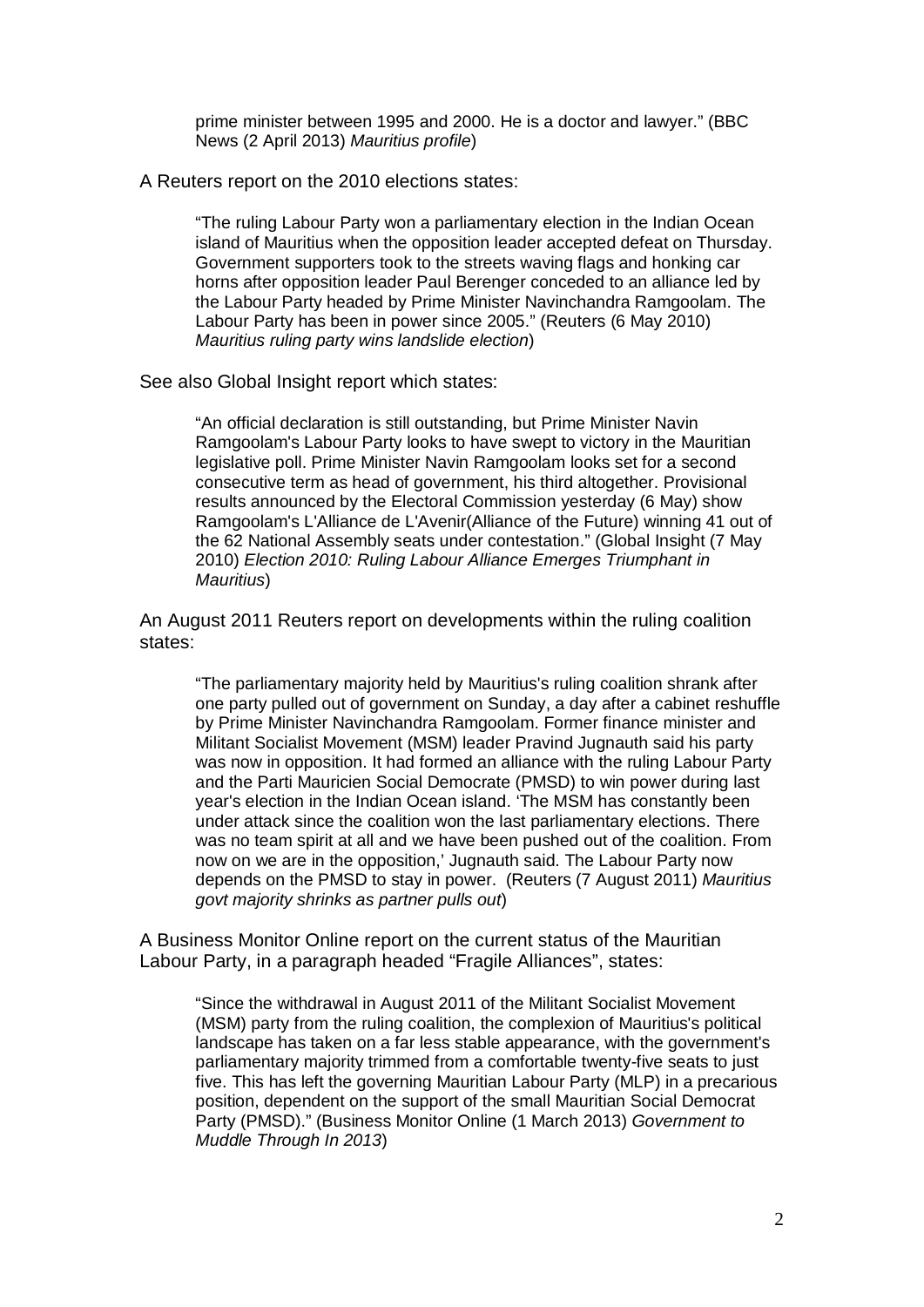This response was prepared after researching publicly accessible information currently available to the Research and Information Unit within time constraints. This response is not and does not purport to be conclusive as to the merit of any particular claim to refugee status or asylum. Please read in full all documents referred to.

### **References:**

BBC News (2 April 2013) Mauritius profile http://www.bbc.co.uk/news/world-africa-13882235?print=true (Accessed 27 May 2013)

Business Monitor Online (1 March 2013) Government to Muddle Through In 2013 http://www.lexisnexis.com (Accessed 27 May 2013)

Flags of the World (6 July 2008) Mauritius Labour Party (Mauritius) http://www.crwflags.com/fotw/flags/mu%7Dmlp.html (Accessed 27 May 2013)

Global Insight (7 May 2010) Election 2010: Ruling Labour Alliance Emerges Triumphant in Mauritius http://www.lexisnexis.com (Accessed 27 May 2013) This is a subscription database

Reuters (7 August 2011) Mauritius govt majority shrinks as partner pulls out http://www.reuters.com/article/2011/08/07/ozatp-mauritius-politics-coalitionidAFJOE77605Q20110807 (Accessed 27 May 2013)

Reuters (6 May 2010) Mauritius ruling party wins landslide election http://in.reuters.com/article/2010/05/06/idINIndia-48286420100506 (Accessed 27 May 2013)

## **Sources Consulted:**

All Africa BBC News Electronic Immigration Network European Country of Origin Information Network Flags of the World Google Immigration and Refugee Board of Canada Lexis Nexis Refugee Documentation Centre Query Database Refugee Review Tribunal UK Home Office UNHCR Refworld